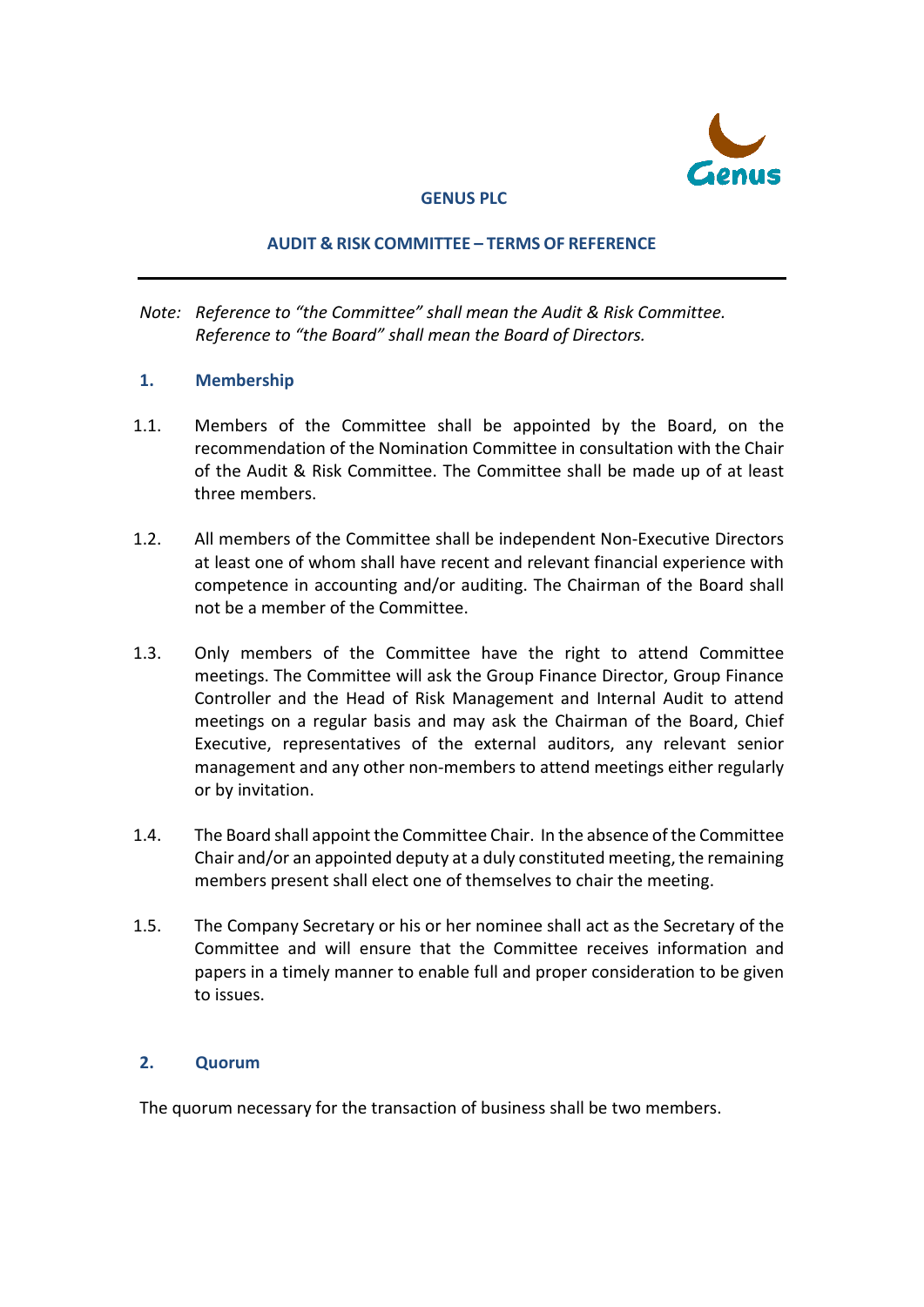# **3. Meetings**

- 3.1 The Committee shall meet at least three times a year at appropriate times in the financial reporting and audit cycle and otherwise as required.
- 3.2 Outside of the formal meeting programme, the Committee Chair will maintain a dialogue with key individuals involved in the Company's governance, including the Board Chairman, the Chief Executive, the Group Finance Director, the external audit lead partner and the Head of Risk Management and Internal Audit.
- 3.3 The Committee shall have the right to meet with the external auditors without the presence of the other members of the Board.
- 3.4 Meetings of the Committee shall be convened by the Secretary of the Committee at the request of any of its members, by reasonable prior notice to all members. External auditors or internal auditors may request a meeting if they consider one is necessary.
- 3.5 The Secretary shall minute the proceedings and resolutions of all meetings of the Committee, including recording the names of those present and in attendance.
- 3.6 Minutes of Committee meetings shall be circulated promptly to all members of the Committee and, once agreed, to all members of the Board, unless it would be inappropriate to do so in the opinion of the Committee Chair.
- 3.7 The Chair of the Committee shall attend the Annual General Meeting prepared to respond to shareholder questions.

### **4. Narrative Reporting**

4.1 Where requested by the Board, the Committee should review the content of the annual report and accounts and advise the Board on whether, taken as a whole, it is fair, balanced and understandable and provides the information necessary for shareholders to assess the Company's performance, business model and strategy and whether it informs the Board's statement in the annual report on these matters that is required under the Code.

### **5. Duties**

The Committee should have oversight of the Group as a whole and, unless required otherwise by regulation, carry out the duties below for the Company, subsidiary undertakings and the Group as a whole, as appropriate.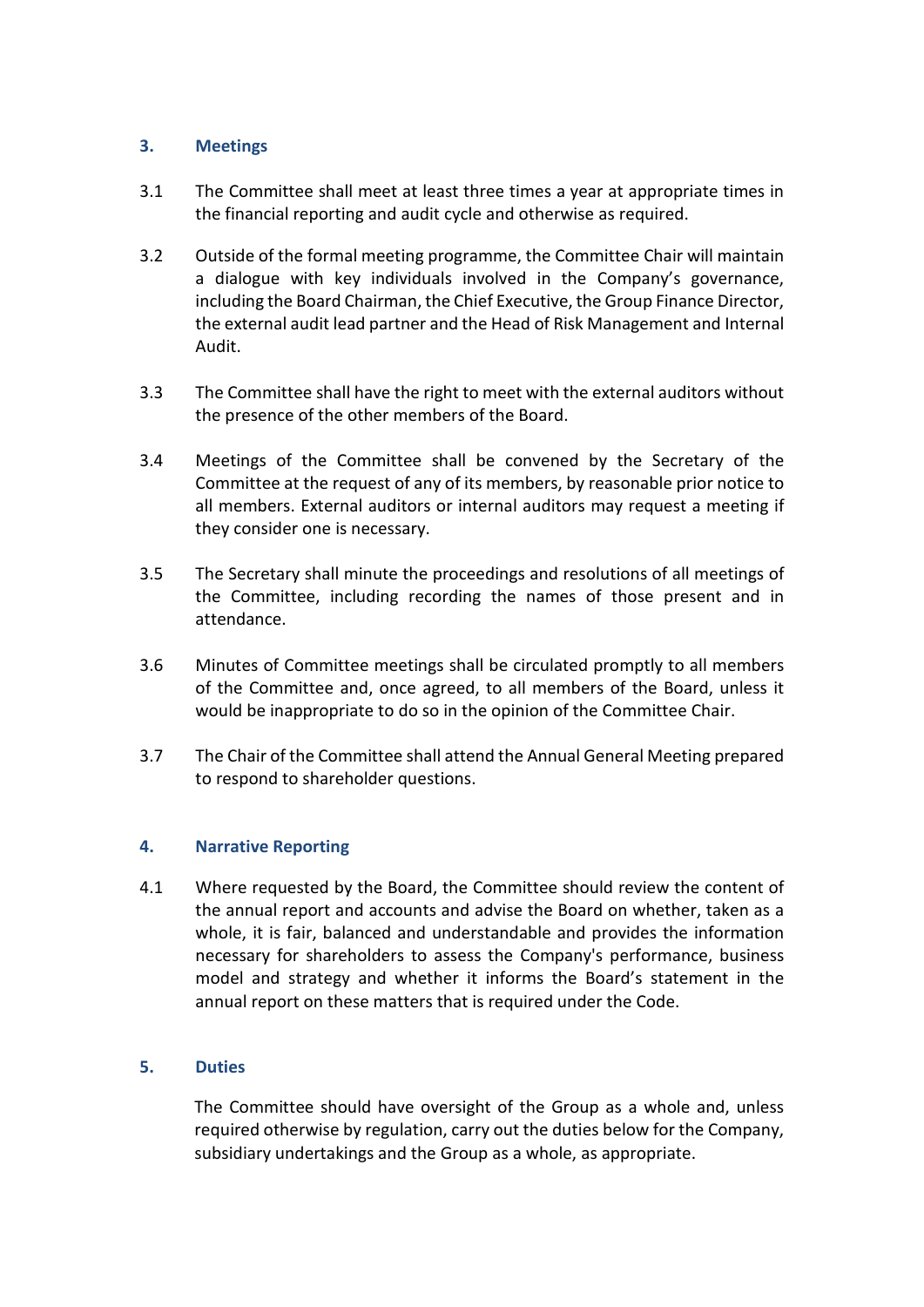# 5.1 **Financial Reporting**

- 5.1.1. The Committee shall monitor the integrity of the financial statements of the Company, including its annual and half-yearly reports, interim management statements, preliminary announcements and any other formal statements relating to its financial performance, reviewing and reporting to the Board on significant financial reporting issues and judgements which these statements contain, having regard to matters communicated to it by the auditor.
- 5.1.2. In particular, the Committee shall review and challenge where necessary:
	- a) the application of significant accounting policies and any changes to them;
	- b) the methods used to account for significant or unusual transactions where different approaches are possible;
	- c) whether the Company has adopted appropriate accounting policies and made appropriate estimates and judgements, taking into account the external auditor's views on the financial statements;
	- d) the clarity and completeness of disclosure in the Company's financial reports and the context in which statements are made;
	- e) all material information presented with the financial statements, including the strategic report and the corporate governance statements relating to the audit and to risk management; and
	- f) the going concern assumption.
- 5.1.3. The Committee shall review any other statements requiring Board approval which contain financial information first, where to carry out a review prior to Board approval would be practicable and consistent with any prompt reporting requirements under any law or regulation including the Listing Rules or Disclosure Guidance and Transparency Rules sourcebook.
- 5.1.4 Where the Committee is not satisfied with any aspect of the proposed financial reporting by the Company, it shall report its views to the Board.

### 5.2 **Internal Controls and Risk Management Systems**

The Committee shall:

- 5.2.1. monitor and evaluate the Company's internal financial controls systems that identify, assess, manage and monitor risks;
- 5.2.2. review at least annually periodic reports from management identifying the Group's material business risks and the effectiveness of any risk management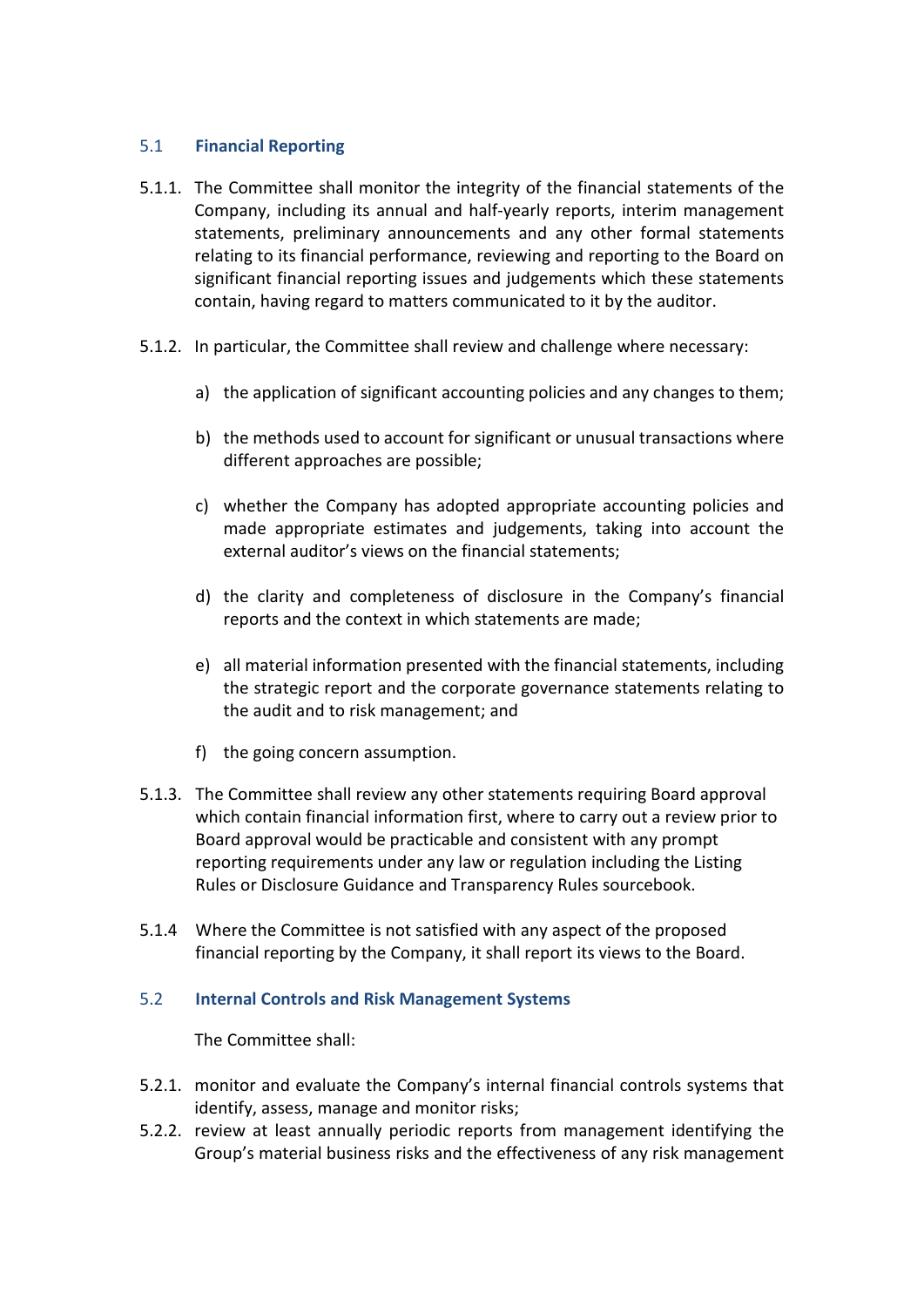systems and other internal control and risk management systems including the work of finance, compliance, internal and external auditors;

- 5.2.3. consider whether the Group has adequate internal controls over risk and whether there are clear procedures and triggers in place to elevate emerging risks to the Board quickly; and
- 5.2.4. review and approve the statements to be included in the annual report concerning internal controls, risk management and the viability statement.

### 5.3 **Compliance, Whistle-blowing and Fraud**

The Committee shall:

- 5.3.1. review on behalf of the Board the adequacy and security of the Company's arrangements for its employees and contractors to raise concerns, in confidence, about possible wrongdoing in financial reporting or other matters. The Committee shall ensure that these arrangements allow proportionate and independent investigation of such matters and appropriate follow up action, including reporting of relevant findings to the Board;
- 5.3.2. review the Company's procedures for detecting fraud. All matters concerning fraud against the Company shall be reported to the Committee; and
- 5.3.3. review the Company's systems and controls for the prevention of bribery and receive reports on non-compliance.

### 5.4 **Internal Audit**

The Committee shall:

- 5.4.1. monitor and review the effectiveness of the Company's internal audit function in the context of the Company's overall risk management system;
- 5.4.2. oversee the appointment and approve the removal of the head of the internal audit function;
- 5.4.3. review and approve the role of the internal audit function and annually approve the internal audit charter ensuring it is appropriate for the current needs of the Committee;
- 5.4.4. ensure internal audit has unrestricted scope, the necessary resources and appropriate access to information to enable it to perform its function effectively, ensure there is open communication between different functions and that the internal audit function evaluates the effectiveness of these functions as part of its internal audit plan, and ensure that the internal audit function is equipped to perform in accordance with appropriate professional standards for internal auditors. The Committee shall also ensure the function has adequate standing and is free from management or other restrictions;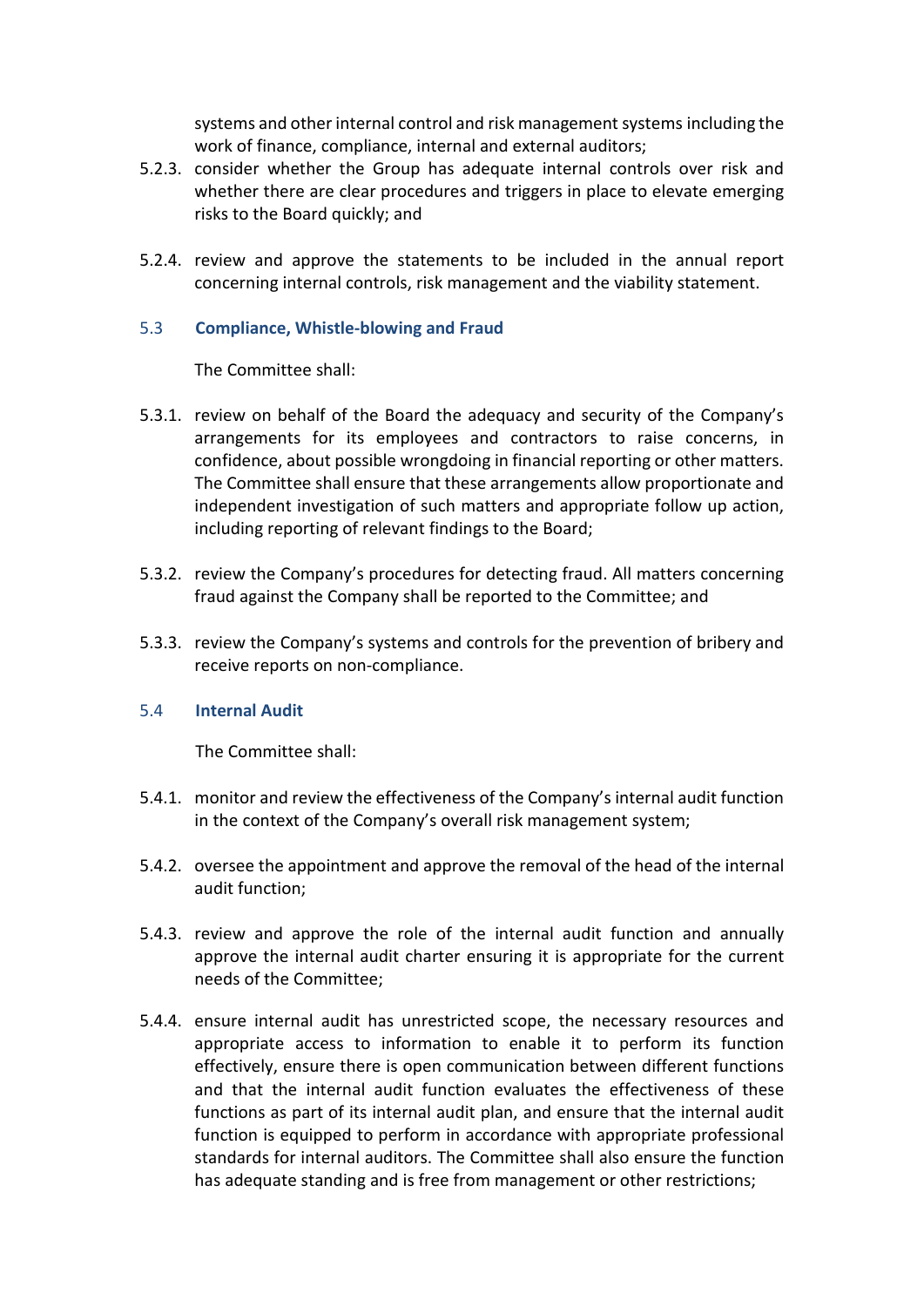- 5.4.5. ensure the internal auditor has direct access to the Board Chairman and to the Committee Chair, providing independence from executive management and direct accountability to the Committee;
- 5.4.6. receive and review, assess and approve the annual internal audit plan to ensure it is aligned to the key risks of the business;
- 5.4.7. review reports on the results of the internal auditor's work on a periodic basis;
- 5.4.8. review and monitor management's responsiveness to the findings and recommendations of the internal auditor;
- 5.4.9. meet the head of internal audit at least once a year, without management being present, to discuss their remit and any issues arising from the internal audits carried out, and to monitor and review the effectiveness of the Company's internal audit function in the context of the Company's overall risk management system. In addition, the head of internal audit shall be given the right of direct access to the Chairman of the Board and to the Committee; and
- 5.4.10. determine whether it is satisfied that the quality, experience and expertise of internal audit is appropriate for the business and review the actions taken by management to implement the recommendations of internal audit and to support the effective working of the internal audit function.

#### 5.5 **External Audit**

The Committee shall:

- 5.5.1. consider and make recommendations to the Board, to be put to shareholders for approval at the AGM, in relation to the appointment, re-appointment and removal of the Company's external auditor. The Committee shall oversee the selection process for a new external auditor and develop and oversee the selection procedure for the appointment of the audit firm, ensuring that all tendering firms have access to all necessary information and individuals during the tendering process and if an external auditor resigns, the Committee shall investigate the issues leading to this and decide whether any action is required;
- 5.5.2. ensure that at least once every ten years the audit services contract is put out to tender to enable the Committee to compare the quality and effectiveness of the services provided by the incumbent auditor with those of other audit firms; and in respect of such tender, oversee the selection process and ensure that all tendering firms have such access as is necessary to information and individuals during the duration of the tendering process;
- 5.5.3. oversee the relationship with the external auditor including (but not limited to):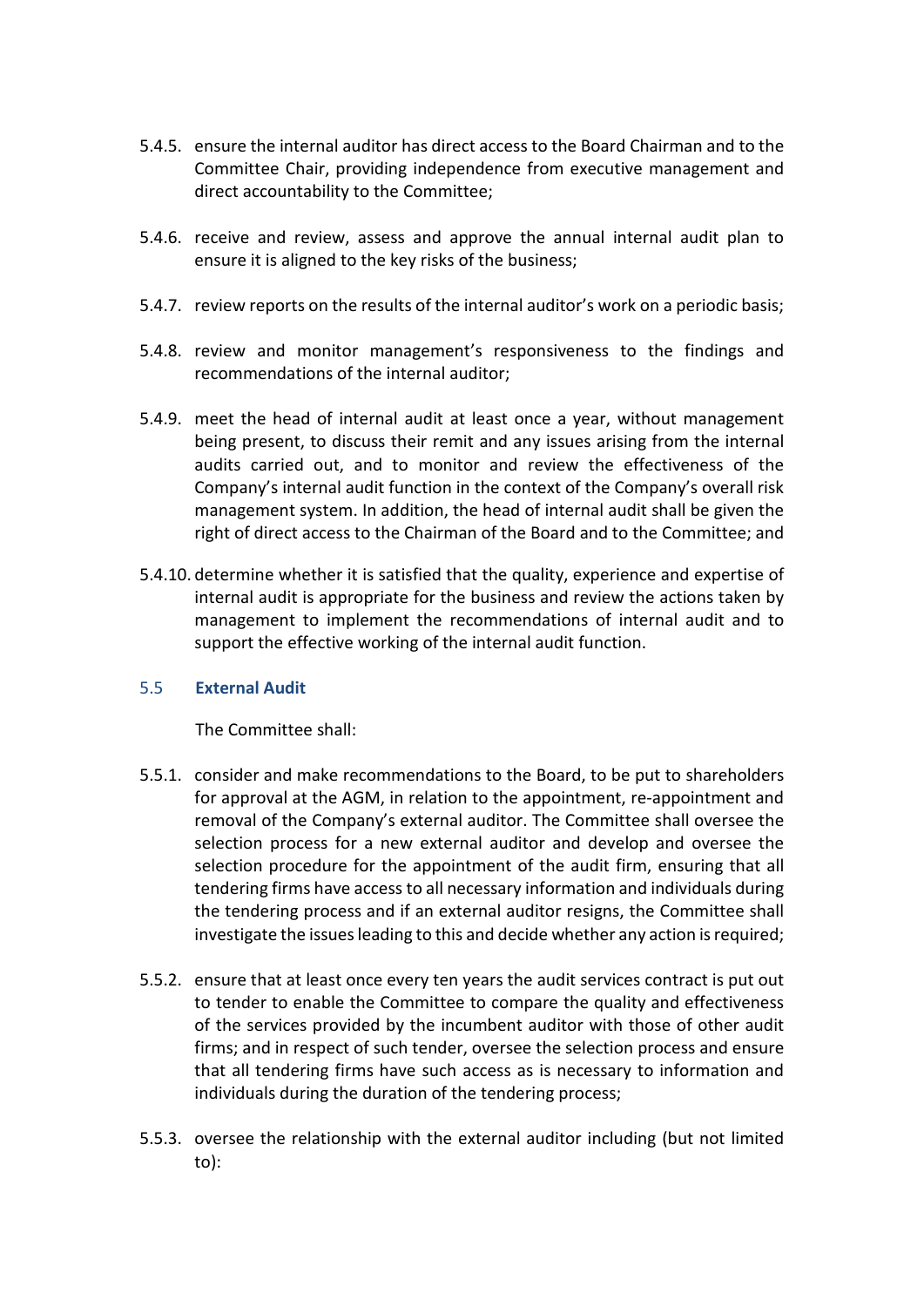- a) recommendations on their remuneration, whether fees for audit or nonaudit services and that the level of fees is appropriate to enable an effective and high quality audit to be conducted;
- b) approval of their terms of engagement, including any engagement scope issued at the start of each audit and the scope of the audit;
- c) assessing annually their independence and objectivity taking into account relevant UK law, regulation, the Ethical Standard and other professional and regulatory requirements and the relationship with the auditor as a whole, including the provision of any non-audit services;
- d) satisfying itself that there are no relationships (such as family, employment, investment, financial or business) between the auditor and the Company (other than in the ordinary course of business) which could adversely affect the auditor's independence and objectivity;
- e) establishing a policy on the employment of former employees of the Company's auditor, taking into account the Ethical Standard and legal requirements, then monitoring the implementation of this policy;
- f) monitoring the auditor's processes for maintaining independence, its compliance with relevant UK law, regulation, other professional requirements and the Ethical Standard, including the ethical and professional guidance on the rotation of audit partner and staff, the level of fees paid by the Company compared to the overall fee income of the firm, office and partner and other related requirements;
- g) assessing annually the qualifications, expertise and resources, and independence of the auditor and the effectiveness of the audit process which shall include a report from the external auditor on their own internal quality procedures;
- h) seeking to ensure co-ordination with the activities of the internal audit function; and
- i) evaluating the risks to the quality and effectiveness of the financial reporting process in the light of the external auditor's communications with the Committee and consideration of the need to include the risk of the withdrawal of their auditor from the market in that evaluation;
- 5.5.4 develop and recommend to the Board the Company's formal policy on the provision of non-audit services by the auditor, including approval of non-audit services by the Committee and specifying the types of non-audit service to be pre-approved, and assessment of whether non-audit services have a direct or material effect on the audited financial statements. The policy should include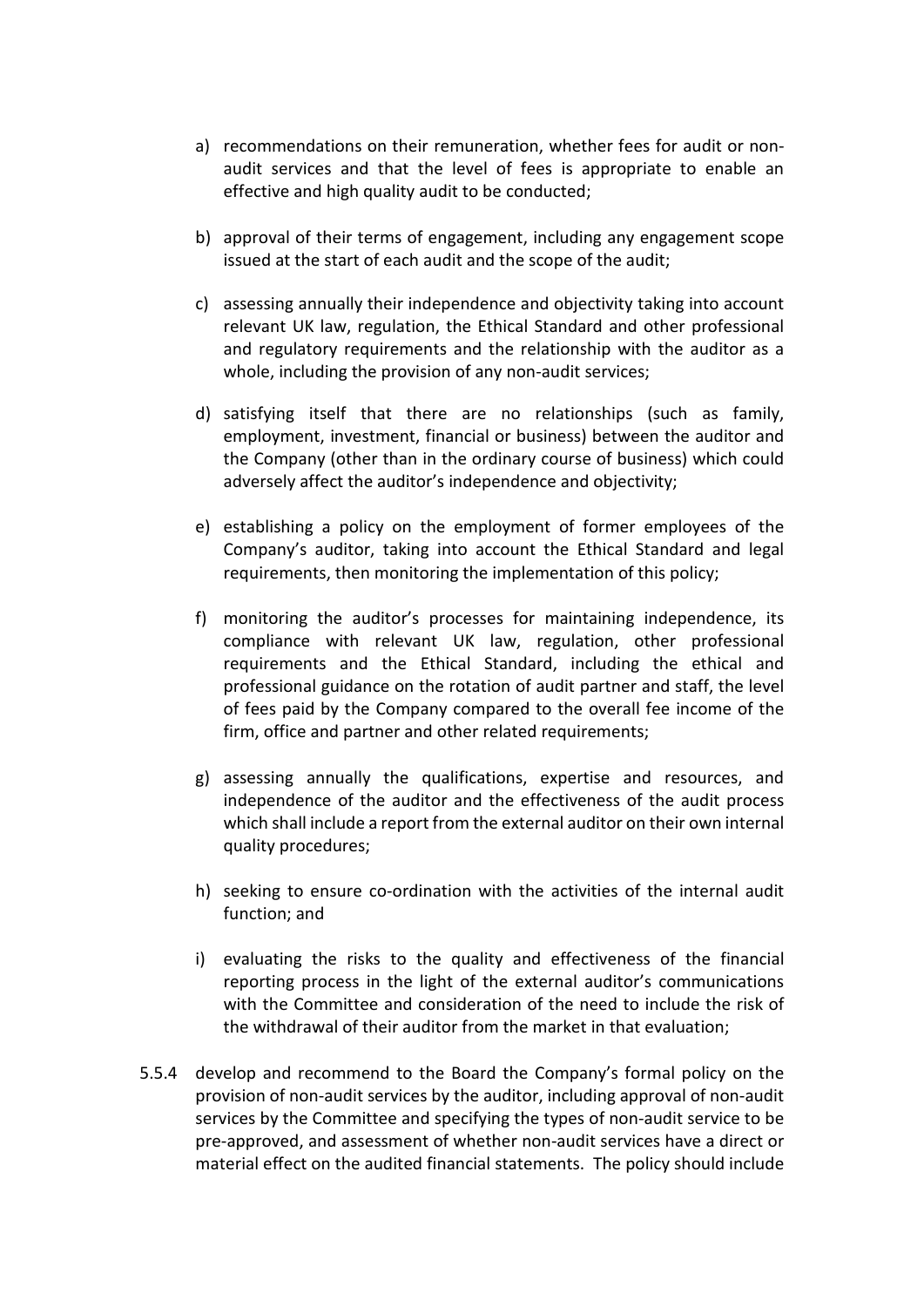consideration of the following matters:

- a) threats to the independence and objectivity of the external auditor and any safeguards in place;
- b) the nature of the non-audit services;
- c) whether the external audit firm is the most suitable supplier of the nonaudit service;
- d) the fees for the non-audit services, both individually and in aggregate, relative to the audit fee; and
- e) the criteria governing compensation;
- 5.5.5. meet regularly with the external auditor, including once at the planning stage before the audit and once after the audit at the reporting stage. The Committee shall meet the external auditor at least once a year, without management being present, to discuss the auditor's remit and any issues arising from the audit;
- 5.5.6. discuss with the external auditor the factors that could affect audit quality and review and approve the annual audit plan and ensure that it is consistent with the scope of the audit engagement, having regard to the seniority, expertise and experience of the audit team; and
- 5.5.7. review the findings of the audit with the external auditor. This shall include but not be limited to, the following:
	- a) a discussion of any major issues which arose during the audit;
	- b) the auditor's explanation of how the risks to audit quality were addressed;
	- c) any accounting and audit judgements;
	- d) the auditor's view of their interactions with senior management;
	- e) levels of errors identified during the audit; and
	- f) the effectiveness of the audit process.

The Committee shall also:

- 5.5.8. review any representation letter(s) requested by the external auditor before they are signed by management;
- 5.5.9. review the management letter and management's response to the auditor's findings and recommendations;
- 5.5.10. develop and implement a policy on the supply of non-audit services by the external auditor, taking into account any relevant ethical guidance on the matter; and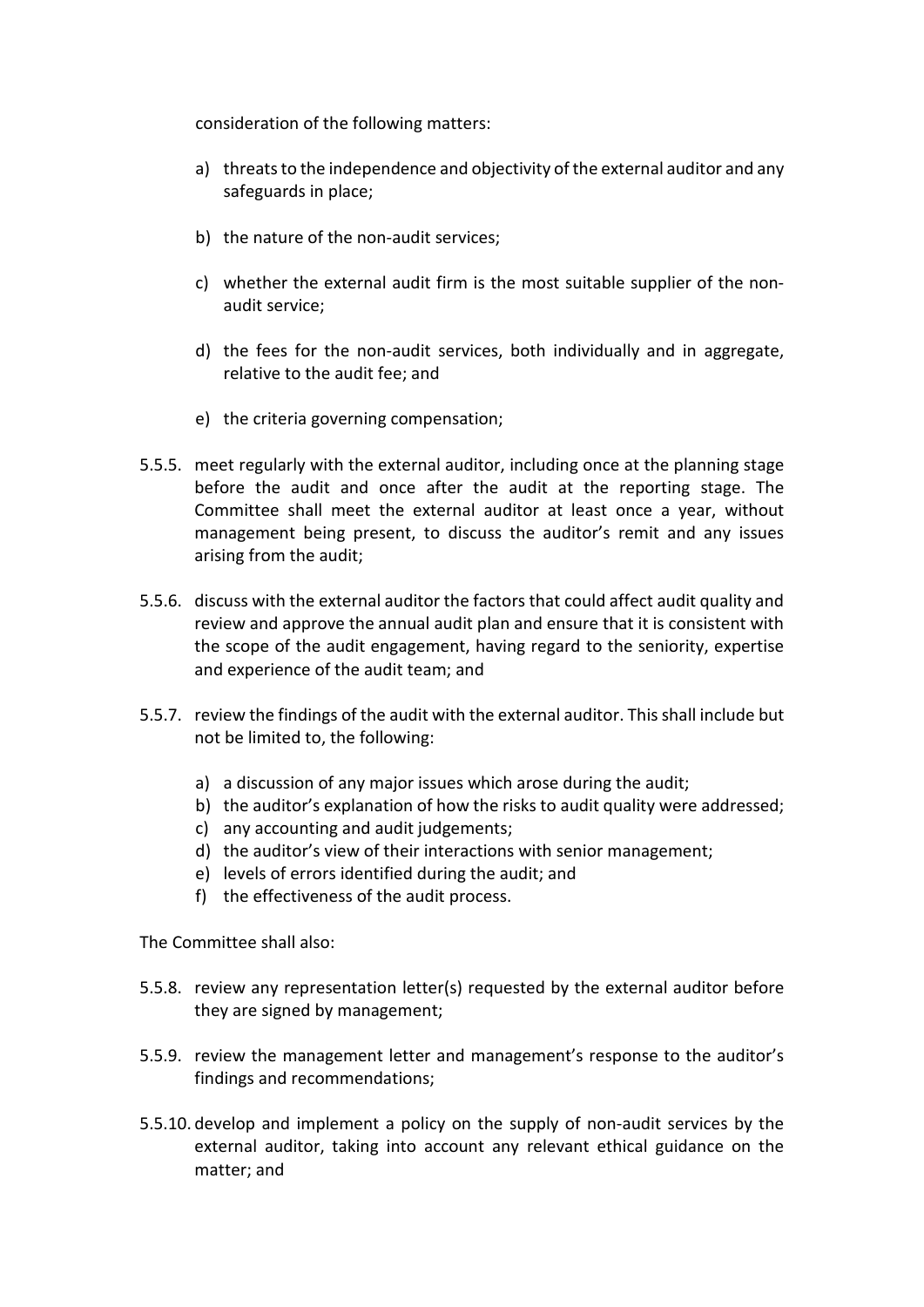5.5.11. at least annually review the performance of the external auditors prior to making recommendations relating to their re-appointment.

## **6. Reporting Responsibilities**

- 6.1. The Committee Chair shall report formally to the Board on its proceedings after each meeting on all matters within its duties and responsibilities and shall also formally report to the Board on how it has discharged its responsibilities. This report shall include
	- a) the significant issues that it considered in relation to the financial statements (required under paragraph 5.1.1) and how these were addressed;
	- b) its assessment of the effectiveness of the external audit process (required under paragraph 5.5.3 g), the approach taken to the appointment or reappointment of the external auditor, length of tenure of audit firm, when a tender was last conducted and advance notice of any retendering plans; and
	- c) any other issues on which the Board has requested the Committee's opinion.
- 6.2. The Committee shall make whatever recommendations to the Board it deems appropriate on any area within its remit where action or improvement is needed.
- 6.3. The Committee shall compile a report to shareholders on its activities to be included in the Company's annual report. The report should include an explanation of how the Committee has addressed the effectiveness of the external audit process; the significant issues that the Committee considered in relation to the financial statements and how these issues were addressed, having regard to matters communicated to it by the auditor; and all other information requirements set out in the Code.
- 6.4. In compiling the reports referred to in 6.1 and 6.3, the Committee should exercise judgement in deciding which of the issues it considers in relation to the financial statements are significant, but should include at least those matters that have informed the Board's assessment of whether the Company is a going concern and the inputs to the Board's viability statement. The report to shareholders need not repeat information disclosed elsewhere in the annual report and accounts, but could provide cross-references to that information.
- **7. Other Matters**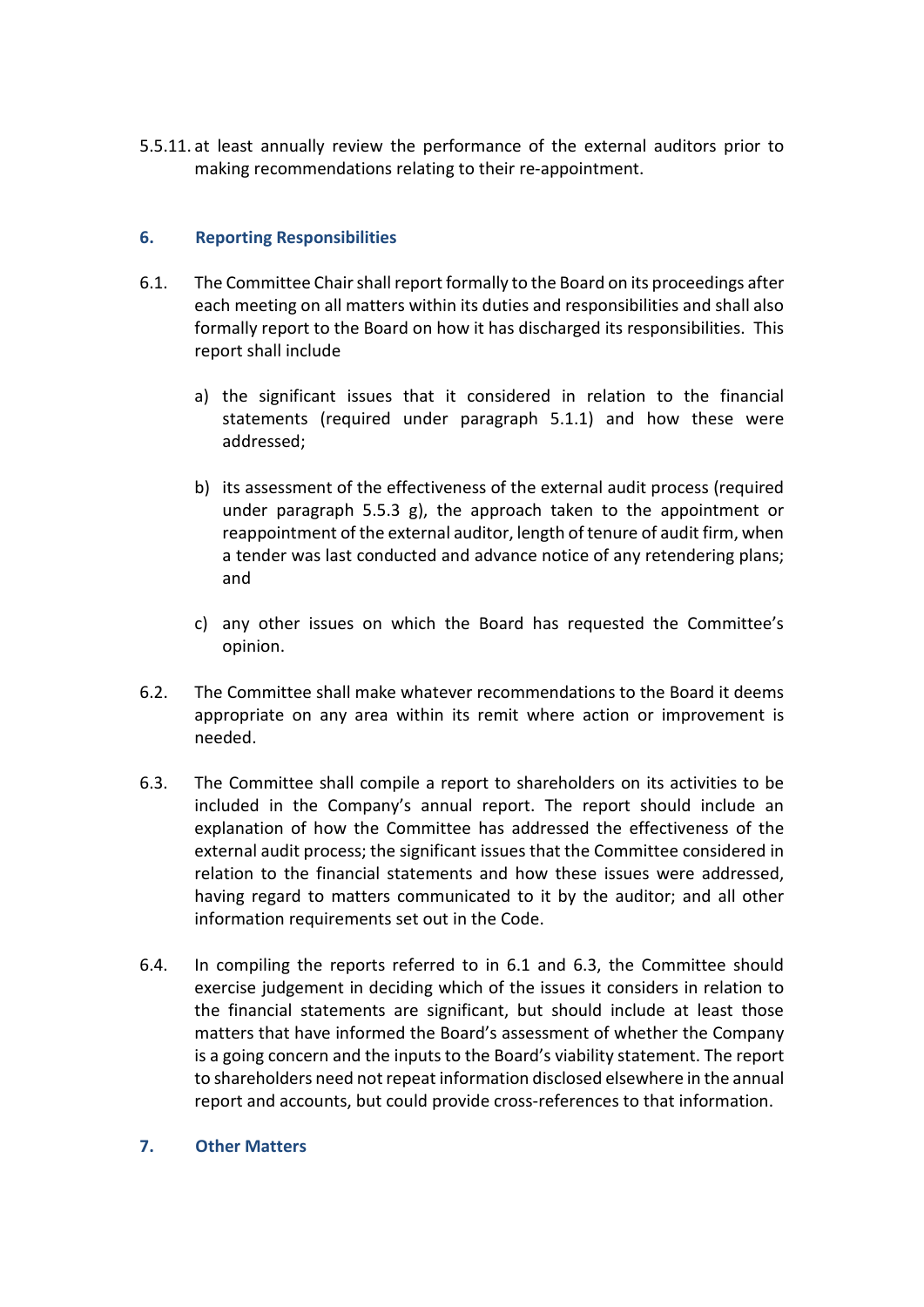The Committee shall:

- 7.1. have access to sufficient resources in order to carry out its duties, including access to the Company secretariat for assistance as required;
- 7.2. be provided with appropriate and timely training, both in the form of an induction programme for new members and on an ongoing basis for all members;
- 7.3. give due consideration to relevant laws and regulations, the provisions of the UK Corporate Governance Code and the requirements of the UK Listing Authority's Listing Rules, Prospectus Rules and Disclosure Guidance and Transparency Rules sourcebook and any other applicable rules, as appropriate;
- 7.4. be responsible for co-ordination of the internal and external auditors;
- 7.5. oversee any investigation of activities which are within its terms of reference;
- 7.6. work and liaise as necessary with all other Board Committees, taking particular account of the impact of risk management and internal controls being delegated to different Committees; and
- 7.7. arrange for periodic reviews of its own performance and, at least annually, review its constitution and terms of reference to ensure it is operating at maximum effectiveness and recommend any changes it considers necessary to the Board for approval.

### **8. Authority**

The Committee is authorised to:

- 8.1. seek any information it requires from any employee of the Company in order to perform its duties;
- 8.2. obtain, at the Company's expense, independent legal, accounting or other professional advice on any matter it believes it necessary to do so;
- 8.3. call any employee to be questioned at a meeting of the Committee as and when required; and
- 8.4. have the right to publish in the Company's annual report, details of any issues that cannot be resolved between the Committee and the Board.